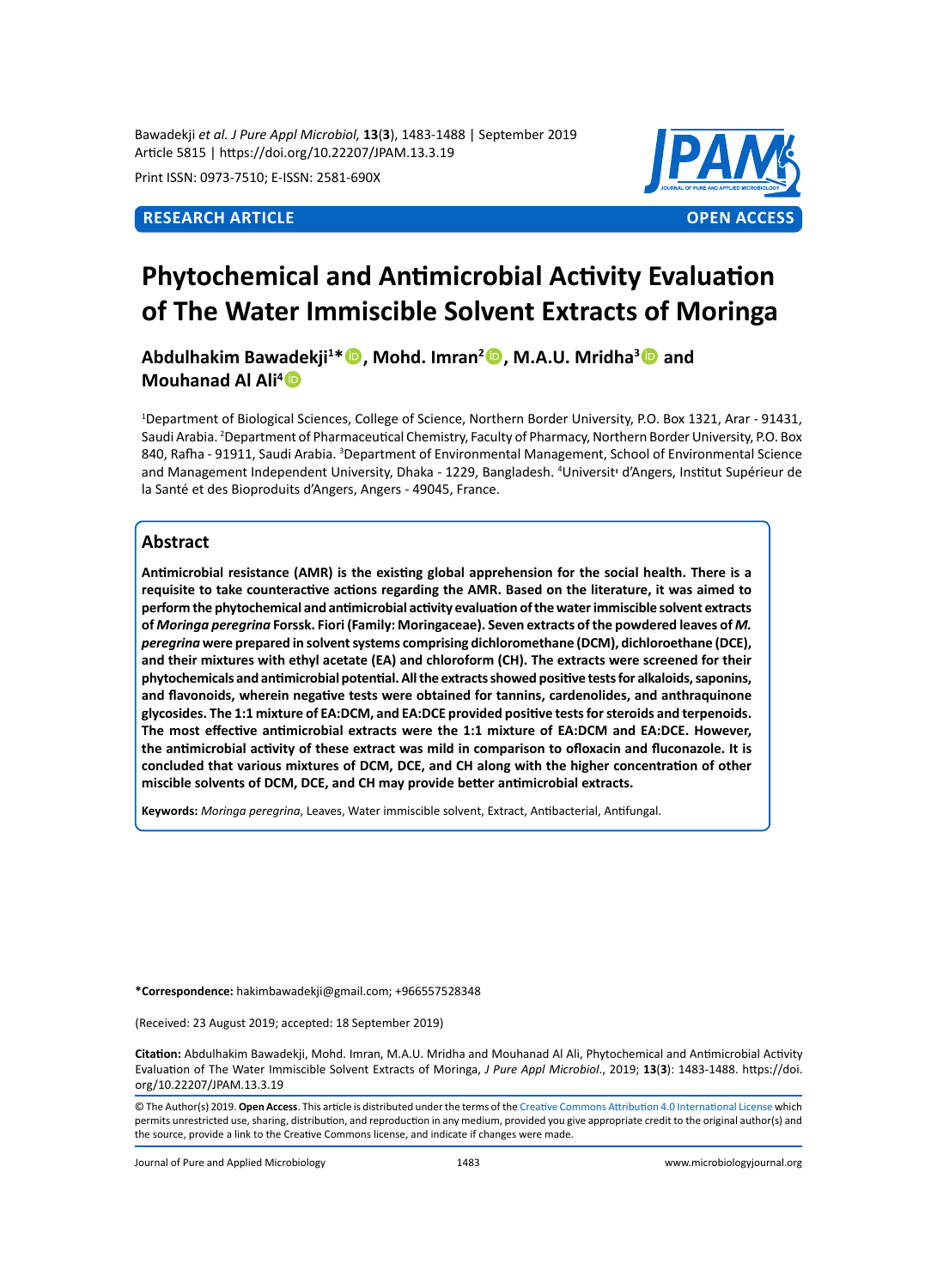#### **INTRODUCTION**

Antimicrobial resistance (AMR), an existing global worry for social health, is frequently linked to the irrational practice of antibiotics $1,2$ . The reports of AMR bacterial infections are accumulating in the Kingdom of Saudi Arabia owing to the irrational practice of antibiotics in addition to the societal, economic, and demographic features of Saudi, non-Saudi and visitor population $3-6$ . Additional factor causative to the expansion of AMR is the failure to find out innovative antimicrobial means $7-9$ . Consequently, there is a necessity to take counteractive actions regarding the issues associated to AMR.

The indiscriminate use of synthetic antibiotics poses a serious threat to humans as multidrug resistance has developed among the disease-causing microbes $10$  towards synthetic antibiotics. Therefore, scientists are more focused on plant-based drugs which are not or least toxic to treat infectious diseases. *Moringa peregrina* Forssk. Fiori (Family: Moringaceae) is reported to possess a wide variety of biological activities that include antioxidant property, antimicrobial property, antidiabetic property, antispasmodic property, hepatoprotective property, antihypertensive property, lipid-lowering activity, anti-inflammatory activity, treatment of the mental disorders, and anticancer activity $11-14$ . The complete plant description*,* its cultivation, the economic status, the different phytoconstituents, and the biological activity profile of the different solvent extracts of *Moringa peregrina* has also been disclosed in the published review articles $14,15$ . According to one citation of 2018, most of the antimicrobial activity reports of the leaves of *M. peregrina* are related to the water-miscible solvents extracts and the compounds isolated from these extracts $14$ . However, the literature of *Moringa peregrina* is silent about the phytochemical and antimicrobial activity evaluation of the water immiscible solvent extracts of the leaves of *M. peregrina*11-15*.* In view of the above facts, it has been decided to perform the phytochemical and antimicrobial activity evaluation of the water immiscible solvent extracts of the leaves of *M. peregrina* that can lead to the identification of the possible new class of the phytoconstituents as antimicrobial agents.

# **MATERIALS AND METHODS Collection of the Plant Material**

The semi-dried leaves (2 kg) of *M. peregrina* were obtained from Al Oula region (Saudi Arabia) in January 2019. These leaves were authenticated by Prof. Abdulhakim Bawadekji and specimens were kept in the herbarium with n. Oul 1. The semi-dried leaves were cleaned and air dried for 8 days at 25-30°C. The dried up leaves were broken up into a coarse powder with the help of a grinder. The powder was sieved and stored in polyethene bags for the extraction purpose.

### **Preparation of the Extracts**

The powder of the leaves (50 g) was transferred to a 1000 ml flask. dichloromethane (DCM, 500 ml) was added to the flask. The flask was plugged and the content was stirred at 25-30°C for 30 minutes. The obtained mixture was kept 25-30°C for three days with occasional shaking. The mixture was filtered with Whatman filter paper. The resulting filtrate was concentrated in a rotary evaporator and a semisolid residue was obtained.

The extracts of dichloroethane (DCE), and the 1:1 mixtures of chloroform: dichloromethane (CH:DCM), chloroform: dichloroethane (CH:DCE), dichloroethane: dichloromethane (DCE:DCM), ethyl acetate: dichloromethane (EA:DCM), and ethyl acetate: dichloroethane (EA:DCE) were also obtained in a similar manner.

# **Phytochemical Studies**

The extracts of DCM, DCE, CH:DCM (1:1), CH:DCE (1:1), DCE:DCM (1:1), EA:DCM (1:1), and EA:DEC (1:1) were screened for their phytoconstituents, including alkaloids (Mayer's test & Wagner's test), tannins (FeCl<sub>3</sub> test and Lead acetate test), cardenolides (Baljet test and KellarKillani test), steroids (Liebermann-Burchard test), terpenoids (Salkowski's test), saponins (Foam test), Anthraquinone (Borntrager's test), and Flavonoids (Flavonoid test). The screening was carried by the standard procedures $15,16$ .

#### **Antimicrobial Screening**

The antimicrobial activity was performed by the serial plate dilution technique<sup>17,20</sup>. Six microorganisms were used to determine the minimum inhibitory concentrations (MIC) of the extracts and the standard drugs, ofloxacin

Journal of Pure and Applied Microbiology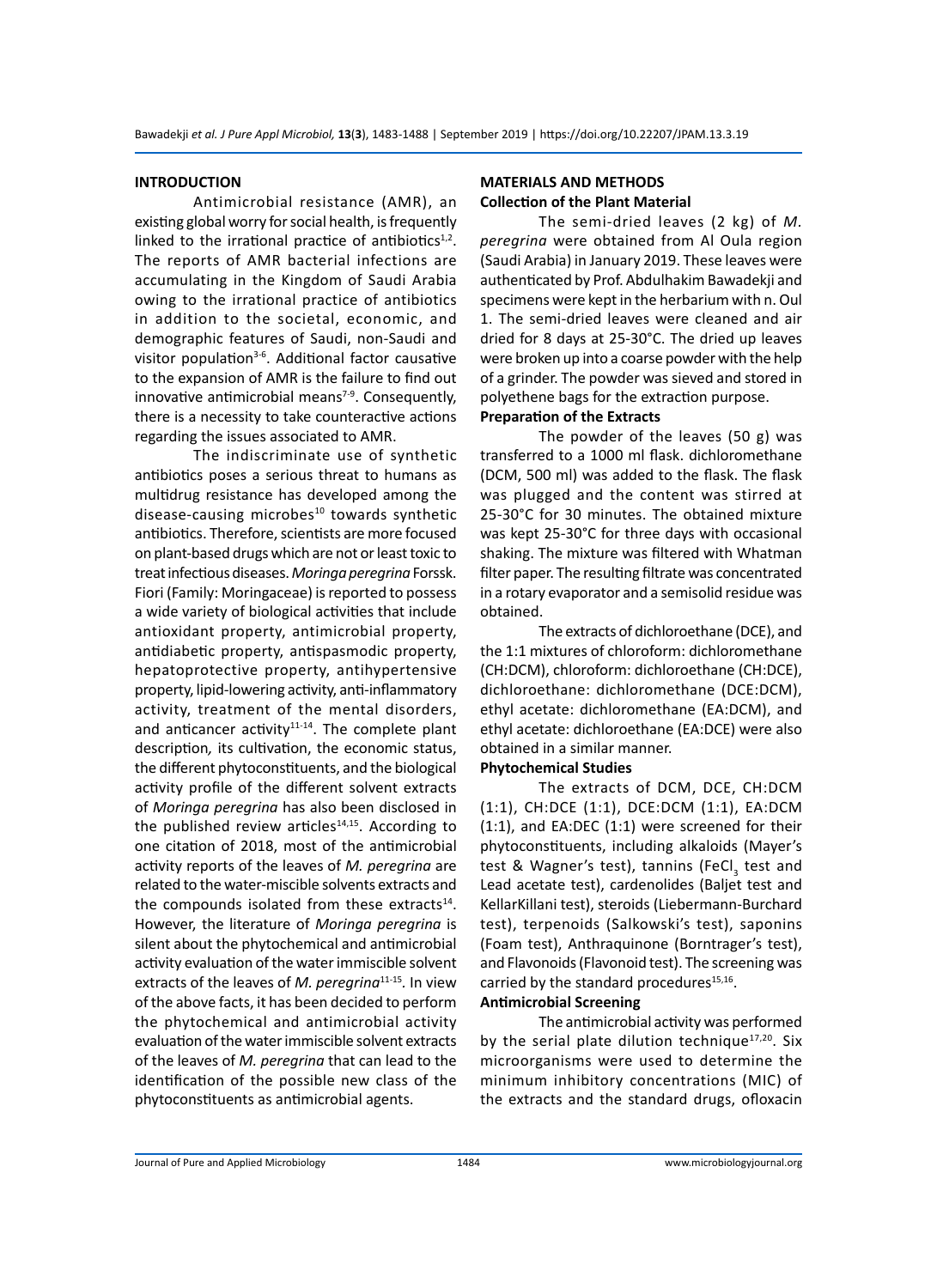and fluconazole. Different concentrations of the extracts and the standard, ranging from  $10-200$  µgm $1<sup>-1</sup>$ , were prepared using sterile dimethylformamide (DMF) as a solvent, which also served as a control group. Agar media and Sabouraod dextrose media were used for antibacterial and antifungal activity assessment, correspondingly. The tested microorganisms were the followings: *Escherichia coli* Castellani and Chalmers ex. Migula, *Klebsiella pneumoniae*  Trevisan ex. Shroeter, *Pseudomonas aeruginosa*  Migula ex. SCHRUTER, *Staphylococcus aureus* Rosenbach, *Aspergillus niger* Tieghem, *Candida albicans* (Robin) Berkhout.

# **Statistical Analysis**

The data ( $N = 3$ , Mean±Standard Error Mean) was analysed by SPSS-software, in which *p < 0.05* specified the significant results.

#### **RESULTS AND DISCUSSION**

Many reports about the antimicrobial potential of the leaves of *M. peregrina* have been documented. However, the literature is silent about the phytochemical and antimicrobial

**Table 1.** Physical data of the extracts of *M. peregrina*

activity evaluation of the water immiscible solvent extracts of the leaves of *M. peregrina.* Accordingly, seven extracts of the powdered leaves of *M. peregrina* were prepared using dichloromethane, dichloroethane, and their mixtures with ethyl acetate and chloroform. The physical data of these extracts is provided in Table 1. According to this data, all the semisolid extracts had a greenish appearance, and the percentage yield range from 8% to 14%. The highest yield (14%) was obtained for the 1:1 mixture of ethyl acetate and dichloroethane (EA:DCE), wherein the lowest yield (8%) was obtained for the 1:1 mixture of chloroform and dichloromethane (CH:DCM). This variation in the yield might be because of the polarity of the solvents systems used for the extraction.

The phytochemical analysis of the extracts was performed by the standard procedure $15,16$ , which is mentioned in Table 2. According to this data, all the extracts showed positive tests for alkaloids, saponins, and flavonoids. This shows that alkaloids, saponins, and flavonoids are among the main chemical constituents of the

| Extract       | Percentage<br>Yield | State     | Colour         |  |
|---------------|---------------------|-----------|----------------|--|
| <b>DCM</b>    | 10                  | Semisolid | Light Green    |  |
| <b>DCE</b>    | 10                  | Semisolid | Light Green    |  |
| DCM:DCE (1:1) | 10                  | Semisolid | Light Green    |  |
| CH:DCM (1:1)  | 8                   | Semisolid | Dark Green     |  |
| CH:DCE (1:1)  | 10                  | Semisolid | Dark Green     |  |
| EA:DCM (1:1)  | 12                  | Semisolid | Greenish brown |  |
| EA:DCE (1:1)  | 14                  | Semisolid | Greenish brown |  |

**Table 2.** Phytochemical screening data of the extracts of *M. peregrina*

| Phytochemical   | <b>DCM</b> | <b>DCE</b> | DCM:DCE CH:DCM<br>(1:1) | (1:1)     | CH:DCE<br>(1:1) | EA:DCM<br>(1:1) | EA:DEC<br>(1:1) |
|-----------------|------------|------------|-------------------------|-----------|-----------------|-----------------|-----------------|
| Alkaloids       | $\ddot{}$  | $\ddot{}$  | $\ddot{}$               | $\ddot{}$ | $\ddot{}$       | $\ddot{}$       | +               |
| <b>Tannins</b>  |            |            |                         |           |                 |                 |                 |
| Cardenolides    |            |            |                         |           |                 | ٠               |                 |
| <b>Steroids</b> |            |            |                         |           | ۰               | $\ddot{}$       | $\ddot{}$       |
| Terpenoids      |            |            |                         | ۰         | ۰               | $\ddot{}$       | $\ddot{}$       |
| Saponins        | $+$        | $+$        | +                       | $\ddot{}$ | $+$             | $\ddot{}$       | $\ddot{}$       |
| Anthraquinone   | ۰          | ۰          | ٠                       | ۰         | ۰               | ۰               | ۰               |
| Flavonoids      | +          | $\ddot{}$  | +                       | +         | $\ddot{}$       | $\ddot{}$       | $\ddot{}$       |

 $(+)$  = Present &  $(-)$  = Absent

Journal of Pure and Applied Microbiology 1485 www.microbiologyjournal.org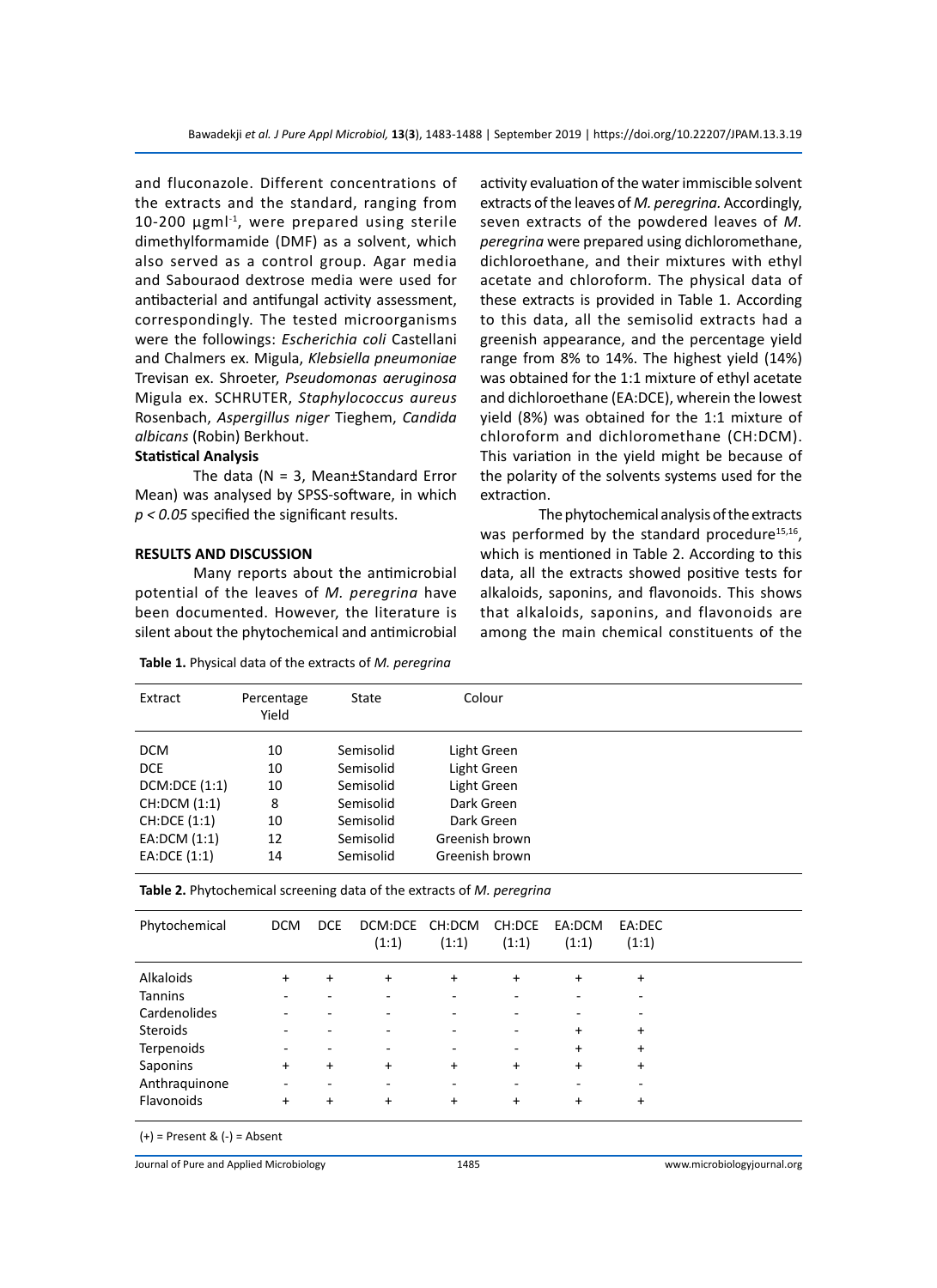leaves of *M. peregrina*<sup>14</sup>. All the extracts showed negative tests for tannins, cardenolides, and anthraquinone glycosides. The 1:1 mixture of ethyl acetate with dichloromethane (EA:DCM), and dichloroethane (EA:DCE) gave positive tests for the presence of steroids and terpenoids. All other extracts exhibited a negative test for the steroids and terpenoids. However, the presence of tannins, steroids, and terpenoids along with other chemical constituents has been mentioned in water-miscible solvents<sup>15-21</sup>.

The antimicrobial activity of the extracts was performed by serial dilution technique $17,18$ against four bacteria and two fungi using ofloxacin and fluconazole as standard drugs, respectively. The MIC values of the extracts, ofloxacin, and fluconazole with respect to the tested microorganisms are mentioned in Table 3. For the comparison purpose, the MIC values of ofloxacin and fluconazole are taken as 100%.

|                       |                     | MIC ( $\mu$ gml <sup>-1</sup> )(% MIC with respect to the standard) |                           |                          |                      |                     |
|-----------------------|---------------------|---------------------------------------------------------------------|---------------------------|--------------------------|----------------------|---------------------|
| Extract /<br>Standard | Escherichia<br>coli | Klebsiella<br>pneumoniae                                            | Pseudomonas<br>aeruginosa | Staphylococcus<br>aureus | Aspergillus<br>niger | Candida<br>albicans |
| <b>DCM</b>            | 125(16%)            | 150(13.33%)                                                         | 150(13.33%)               | 150(13.33%)              | 125(12%)             | 125(12%)            |
| <b>DCE</b>            | 100(20%)            | 125(16%)                                                            | 100(20%)                  | 100(20%)                 | 100(15%)             | 100(15%)            |
| DCM:DCE(1:1)          | 125(16%)            | 125(16%)                                                            | 125(16%)                  | 125(16%)                 | 100(15%)             | 100(15%)            |
| CH:DCM (1:1)          | 150(13.33%)         | 150(13.33%)                                                         | 150(13.33%)               | 150(13.33%)              | 150(10%)             | 125(12%)            |
| CH:DCE (1:1)          | 125(16%)            | 125(16%)                                                            | 125(16%)                  | 100(20%)                 | 125(12%)             | 125(12%)            |
| EA:DCM (1:1)          | 100(20%)            | 100(20%)                                                            | 75(26.66%)                | 75(26.66%)               | 75(20%)              | 75(20%)             |
| EA:DEC (1:1)          | 75(26.66%)          | 100(20%)                                                            | 75(26.66%)                | 75(26.66%)               | 75(20%)              | 75(20%)             |
| Fluconazole           |                     |                                                                     |                           |                          | 15(100%)             | 15(100%)            |
| Ofloxacin             | 20(100%)            | 20(100%)                                                            | 20(100%)                  | 20(100%)                 |                      |                     |

 $*p<0.05$  & N = 3.

All the data had a statistically significant (*p < 0.5*) results. It is evident from Table 3 data that all the seven extracts possess mild antifungal activity in comparison to fluconazole (MIC: 15µgml-1 ; 100%) against *C. albicans* and *A.niger.* The most effective antifungal extracts were the 1:1 mixture of ethyl acetate:dichloromethane (EA:DCM) and ethyl acetate:dichloroethane (EA:DCE), which had MIC of 75µgml<sup>-1</sup>. However, it was only 20% in comparison to fluconazole against *C. albicans* and *A.niger*. It is also evident that all the seven extracts possess mild antibacterial activity in comparison to ofloxacin (MIC: 20 µgml-1; 100%) against *S. aureus, E. coli, P. aeruginosa,* and *K. pneumoniae.* The most effective antifungal extracts were the 1:1 mixture of ethyl acetate: dichloromethane (EA:DCM) and ethyl acetate: dichloroethane (EA:DCE), which had MIC of 75-100  $\mu$ gml<sup>-1</sup>. However, it was 20-26.66% in comparison to ofloxacin against *S. aureus, E. coli, P. aeruginosa,* and *K. pneumoniae.* It was also observed that solvent system, for example, EA:DCE system, having more polarity had better

antifungal and antimicrobial activity in comparison to the less polar solvent system, for example, DCM. The higher antimicrobial activity of the EA:DCM and EA:DCE solvent system might be because of the presence of steroids and terpenoids, which are absent in other solvent systems $14$  (Table 2). Another possibility of this result is that the extracts of the more polar solvent system might be having more number chemical constituents, which attribute to the higher antimicrobial activity of the extracts of the more polar solvent systems $11$ .

### **CONCLUSION**

It is evident from the results that the extracts of 1:1 mixture of EA:DCM and EA:DCE possess more phytoconstituents in comparison to other extracts of DCM, DCE, DCM:DCE (1:1), CH:DCM (1:1), and CH:DCE (1:1). Accordingly, it is apparent that the better antimicrobial potential of the extracts of 1:1 mixture of EA:DCM and EA:DCE is because of the presence of more number of phytoconstituents. It is concluded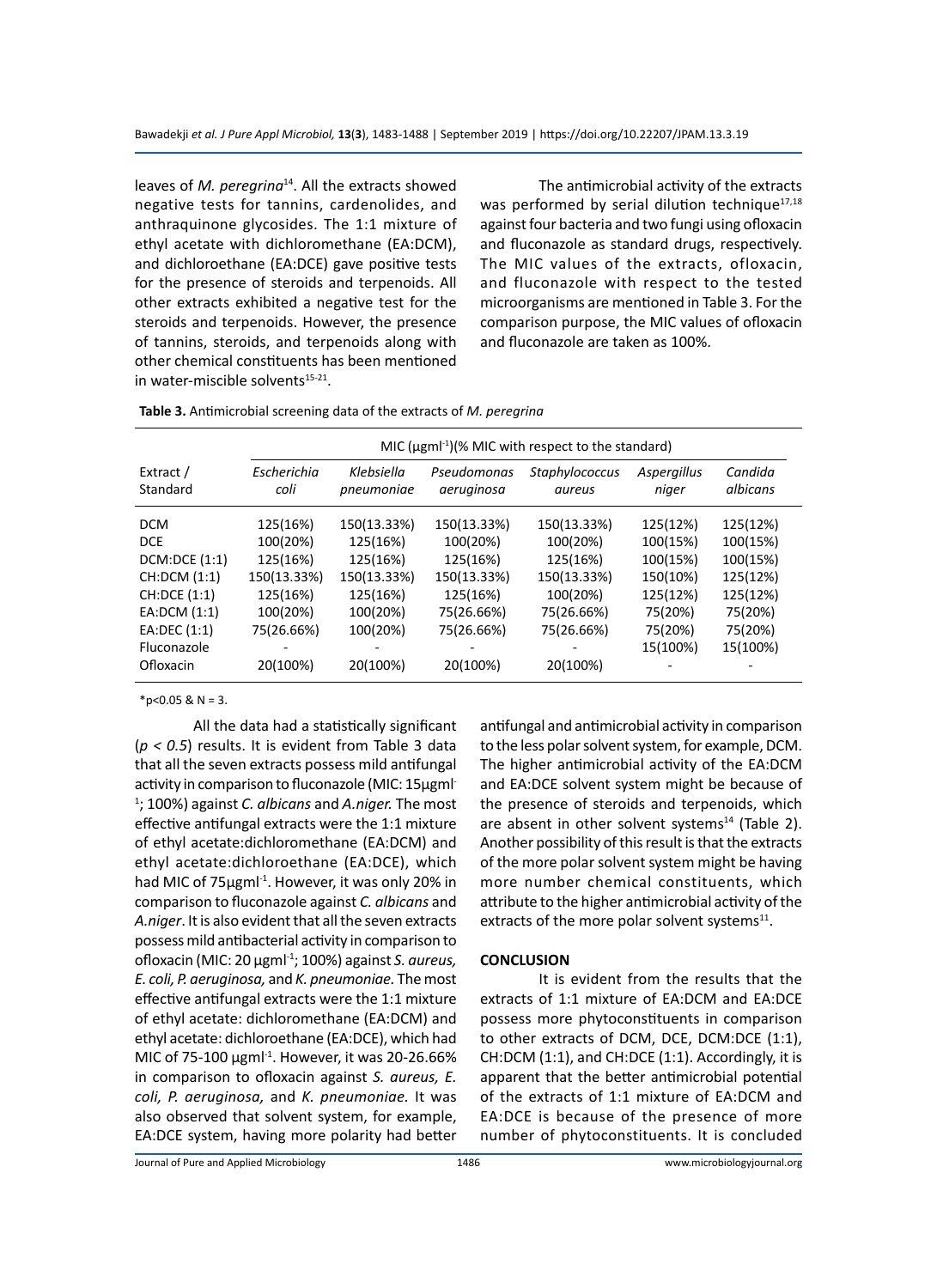that various mixtures of DCM, DCE, and CH along with the higher concentration of other miscible solvents of DCM, DCE, and CH may provide better antimicrobial extracts.

#### **ACKNOWLEDGEMENTS**

The authors gratefully acknowledge the approval and the support of this research study by the grant no. 7571-SCI-2018-3-9-F from the Deanship of Scientific Research at Northern Border University, Arar, Saudi Arabia.

#### **CONFLICT OF INTEREST**

The authors declares that there is no conflict of interest.

## **AUTHORS' CONTRIBUTION**

All authors have made substantial, direct and intellectual contribution to the work and approved it for publication.

#### **FUNDING**

Grant no. 7571-SCI-2018-3-9-F from the Deanship of Scientific Research at Northern Border University, Arar, Saudi Arabia.

#### **DATA AVAILABILITY**

All datasets generated or analyzed during this study are included in the manuscript.

#### **ETHICS STATEMENT**

This article does not contain any studies with human participants or animals performed by any of the authors.

#### **REFERENCES**

- 1. Zowawi, H.M. Antimicrobial resistance in Saudi Arabia. *Saudi Med. J.*, 2016; **37**(9): 935-940. https://doi. org/10.15537/smj.2016.9.16139
- 2. Morgan, D.J., Okeke, I.N., Laxminarayan, R., Perencevich, E.N., Weisenberg, S. Non-prescription antimicrobial use worldwide: a systematic review. *Lancet Infect. Dis.*, 2011; **11**: 692-701. https://doi. org/10.1016/S1473-3099(11)70054-8
- 3. Emeka, P.M., Al-Omar, M., Khan, T.M. Public attitude and justification to purchase antibiotics in the Eastern region Al Ahsa of Saudi Arabia. *Saudi Pharm. J.*, 2014; **22**(6): 550-554. https://doi.org/10.1016/S1473- 3099(11)70054-8
- 4. Emeka, P.M., Al-Omar, M.J., Khan, T.M. A qualitative study exploring role of community pharmacy in the irrational use and purchase of nonprescription antibiotics in Al Ahsa. *Eur. J. Gen. Med.*, 2012; **9**(4):

230-234. https://doi.org/10.29333/ejgm/82436

- 5. Khan, T.M., Ibrahim, Y.A.Qualitative exploration of the non-prescription sale of drugs and incidence of adverse events in community pharmacy settings in the Eastern Province of the Kingdom of Saudi Arabia. *Eur. J. Hosp. Pharm. Sci. Pract.*, 2013; **20**(1): 26-31. https:// doi.org/10.1136/ejhpharm-2012-000161
- 6. El Zowalaty, M.E., Belkina, T., Bahashwan, S.A., El Zowalaty, A.E., Tebbens, J.D., Abdel-Salam, H.A., Khalil, A.I., Daghriry, S.I., Gahtani, M.A., Madkhaly, F.M., Nohi, N.I., Khodari, R.H., Sharahili, R.M., Dagreery, K.A., Khormi, M., Habibah, S.A., Medrba, B.A., Gahtani, A.A., Hifthi, R.Y., Zaid, J.M., Amshan, A.W., Alneami, A.A., Noreddin, A., Vlcek, J. Knowledge, awareness, and attitudes toward antibiotic use and antimicrobial resistance among Saudi population. *Int. J. Clin. Pharm.*, 2016; **38**(5): 1261-1268. doi: 10.1007/s11096-016- 0362-x. https://doi.org/10.1007/s11096-016-0362-x
- 7. Jindal, A.K., Pandya, K., Khan, I.D. Antimicrobial resistance: A public health challenge. *Med. J. Armed Forces India*, 2015; **71**(2): 178-181. https://doi. org/10.1016/j.mjafi.2014.04.011
- 8. Bhatia, R. Strategic approach to prevention and containment of antimicrobial resistance in South-East Asia. *J. Patient Saf. Infec. Cont.*, 2013; **1**(1): 19-21.
- 9. Brandt, C., Makarewicz, O., Fischer, T., Stein, C., Pfeifer, Y., Werner, G., Pletz, M.W. The bigger picture: the history of antibiotics and antimicrobial resistance displayed by scientometric data. *Int. J. Antimicrob. Agents*, 2014; **44**(5): 424-430. https://doi. org/10.1016/j.ijantimicag.2014.08.001
- 10. Lin, L., Liu, Y.C., Huang, J.L., Liu, X.B., Qing, Z.X., Zeng, J.G., Liu, Z.Y. Medicinal plants of the genus Macleaya (Macleaya cordata, Macleaya microcarpa): a review of their phytochemistry, pharmacology, and toxicology. *Phytother. Res.*, 2018; **32**(1): 19-48. https://doi. org/10.1002/ptr.5952
- 11. Mahmud, K.T., Mugal, T., Haq, I.U. *Moringa oleifera*: A natural gift-A review. *J. Pharm. Sci. Res.,* 2010; **2:**  775-781.
- 12. Adebayo, A.G., Akintoye, H.A., Olufolaji, A.O., Aina, O.O., Olatunji, M.T.,Shokalu, A.O. Assessment of organic amendments on vegetative development and nutrient uptake of *Moringa oleifera* lam in the nursery. *Asian J. Plant Sci.*, 2011;**10:** 74-79. https:// doi.org/10.3923/ajps.2011.74.79
- 13. Fahey, J.W. *Moringa oleifera*: A review of the medical evidence for its nutritional, therapeutic and prophylactic properties. Part 1. *Trees Life Journal*, 2005; **1**: 5. DOI: 10.1201/9781420039078.ch12.
- 14. Senthilkumar, A., Karuvantevida, N., Rastrelli, L., Kurup, S.S., Cheruth, A.J. Traditional Uses, Pharmacological Efficacy, and Phytochemistry of *Moringa peregrina* (Forssk.) Fiori.-A Review. *Front. Pharmacol.*, 2018; **9**:465. doi: 10.3389/fphar.2018.00465. https://doi. org/10.3389/fphar.2018.00465
- 15. Asghari, G., Palizban, A., Bakhshaei, B. Quantitative analysis of the nutritional components in leaves and seeds of the Persian *Moringa peregrina* (Forssk.) Fiori. *Pharmacog Res*., 2015; **7**(3): 242-248. https://doi. org/10.4103/0974-8490.157968
- 16. Robbers, J.E., Speedie, M.K., Tyler, V.E. Pharmacognosy